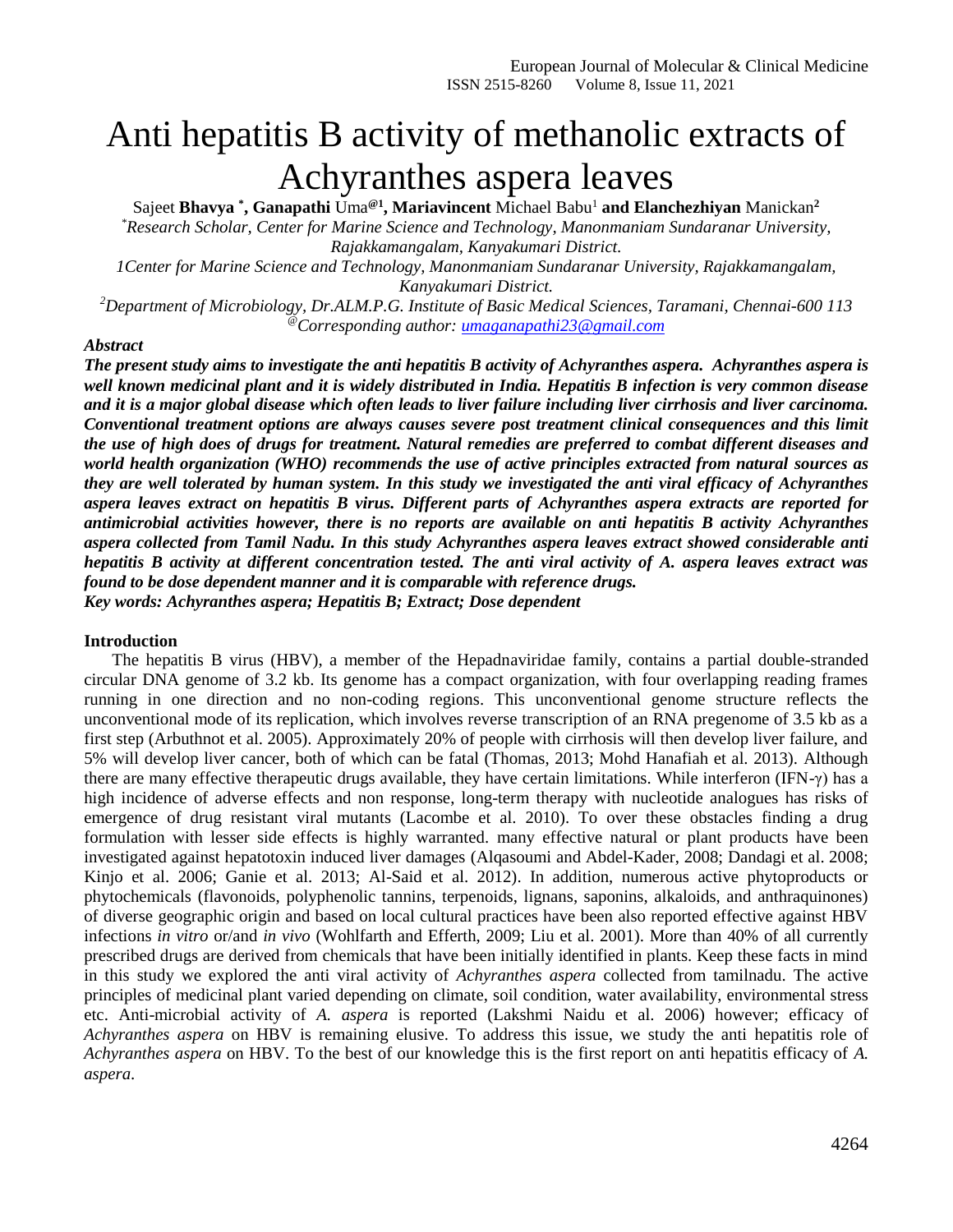#### **Materials and Methods**

During April – June, 2014, *Achyranthes aspera* (Figure 1) was collected from Thambathukonam, Nagercoil, Kanyakuamri District. The impurities were removed by rinsing in sterile distilled water and authenticated at the Department of Botany, Scott Christian College, Nagercoil. The leaves of the *Achyranthes aspera* was shade dried, powdered and stored at room temperature until use. Methanol extract of *Achyranthes aspera* was prepared by adding 50 gm of leaf powder in 500 ml of methanol and then filtered using Whatman filter paper (No. 1). The filtrate was allowed to evaporate for about 2-3 days. Then dried filtrate was collected, weighed and it was stored at 40C until use (Dinesh et al., 2011)

Equal volume of pre-titrated HBV and varying concentration of methanolic extract was mixed and incubated at 37ºC for 5 days. The mixture was assayed on day 5 for the presence of bound/unbound HBsAg using ELISA kit (Hepanostika HBsAg kit). Controls included in the experiment are drug positive control (Elan-PA001) and drug negative control (Nonoxynol-9). Other controls included the kit positive and negative controls. ELISA was performed as per the manufacturer protocol. Briefly, to the anti HBsAg antibody precoated plates extract treated HBV virus was added and incubated for 1 hour at 370C. Then the plates were washed and secondary antibody-HRP conjugate was added and further incubated for 1 hour at 370C. Then the plates were washed and TMB substrate was added and incubated at room temperature for 30 minutes. To this stop solution was added and the plates were read at 450 nm in ELISA reader (BioTek). Experiments were done 3 times and one representative experiment is described. Results are represented as ELISA optical density (OD) and percentage (%) inhibition.

Percentage inhibition= (OD of Test-OD of the control)/OD of the control x 100.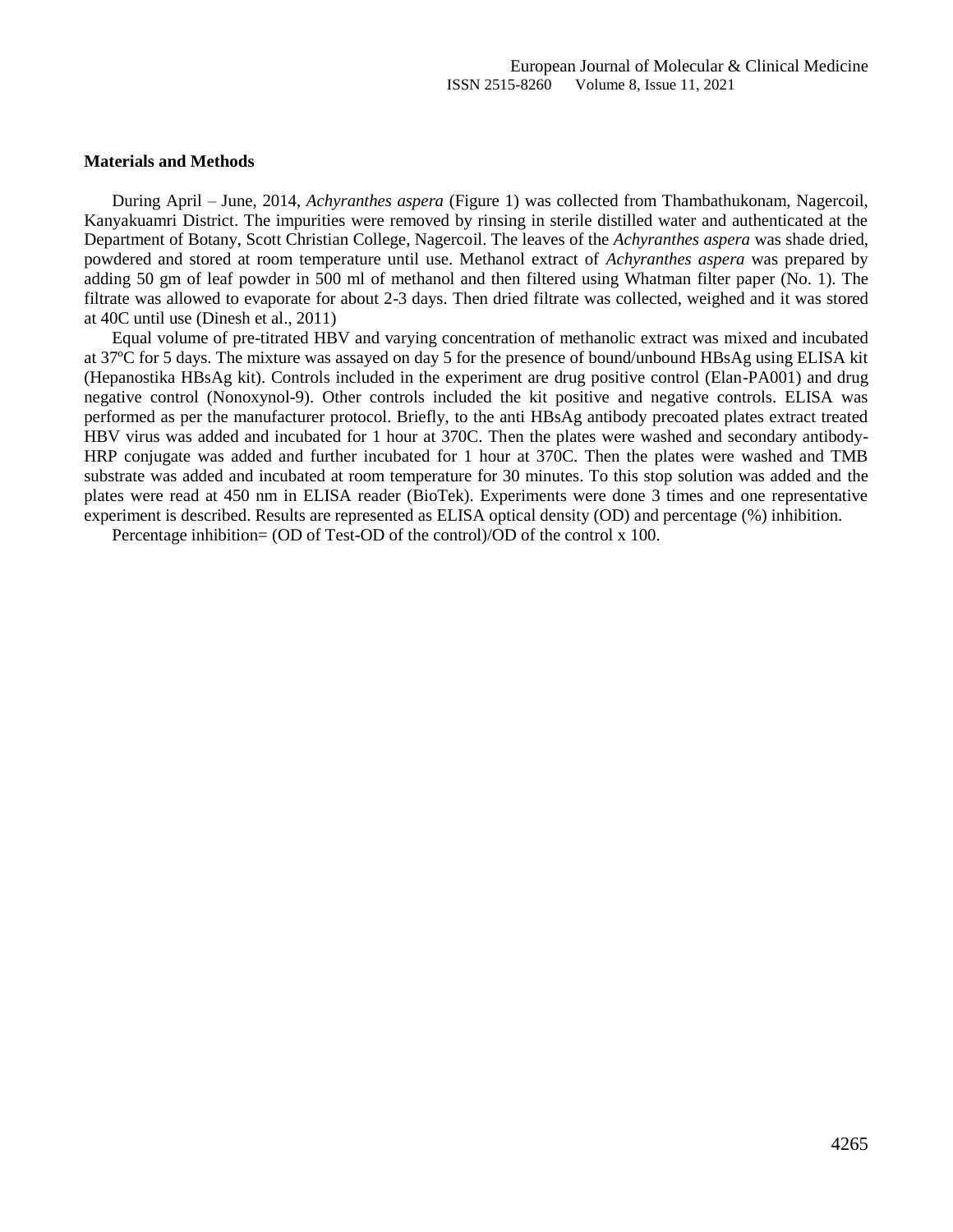#### **Results and Discussion**

Liver injury accounts for approximately one-half of the cases of hepatic failures, including all forms of acute and chronic liver diseases (Kaplowitz, 2004). In most of such cases, toxins and drugs are involved in oxidative stress-induced hepatotoxicity (Bala et al. 2012; Kus et al. 2005). Liver infection with hepatotropic viruses, including hepatitis viruses, is characterized by acute and chronic hepatitis, fibrosis, cirrhosis, and hepatocellular carcinomas. Of these, hepatitis B virus (HBV) infection continues to be an important cause of morbidity and mortality worldwide (Locarnini et al. 2013). Plant derived natural products playing a pivotal role in developing many drugs and it is strongly recommended by world health organization (WHO) due to their less toxic nature in our study we explored the anti viral potential of methanolic extract of *Achyranthes aspera* against HBV. In this study we found dose dependent anti HBV of activity of *A. aspera* (Figure 2) and it is comparable with standard drugs such as Elan-PA001. The mechanism of anti viral activity of methanolic extract of *Achyranthes aspera* is remaining elusive however it is suggested that active principles *Achyranthes aspera* inhibits the HBV multiplication. Basically methanolic extract comprised of polar molecules which includes alkaloids, flavanoids, and other active ingredients which contains hydroxyl groups. Polar active moieties of active principles might interfere with HBV replication. Our data forms the rationale for isolating active molecules from methanolic extract of *Achyranthes aspera* which possesses anti HBV activity. Further complete characterization of active principles of *Achyranthes aspera* and its anti viral mechanism should be studied in detail.

## **Figure 1:** *Achyranthes aspera*

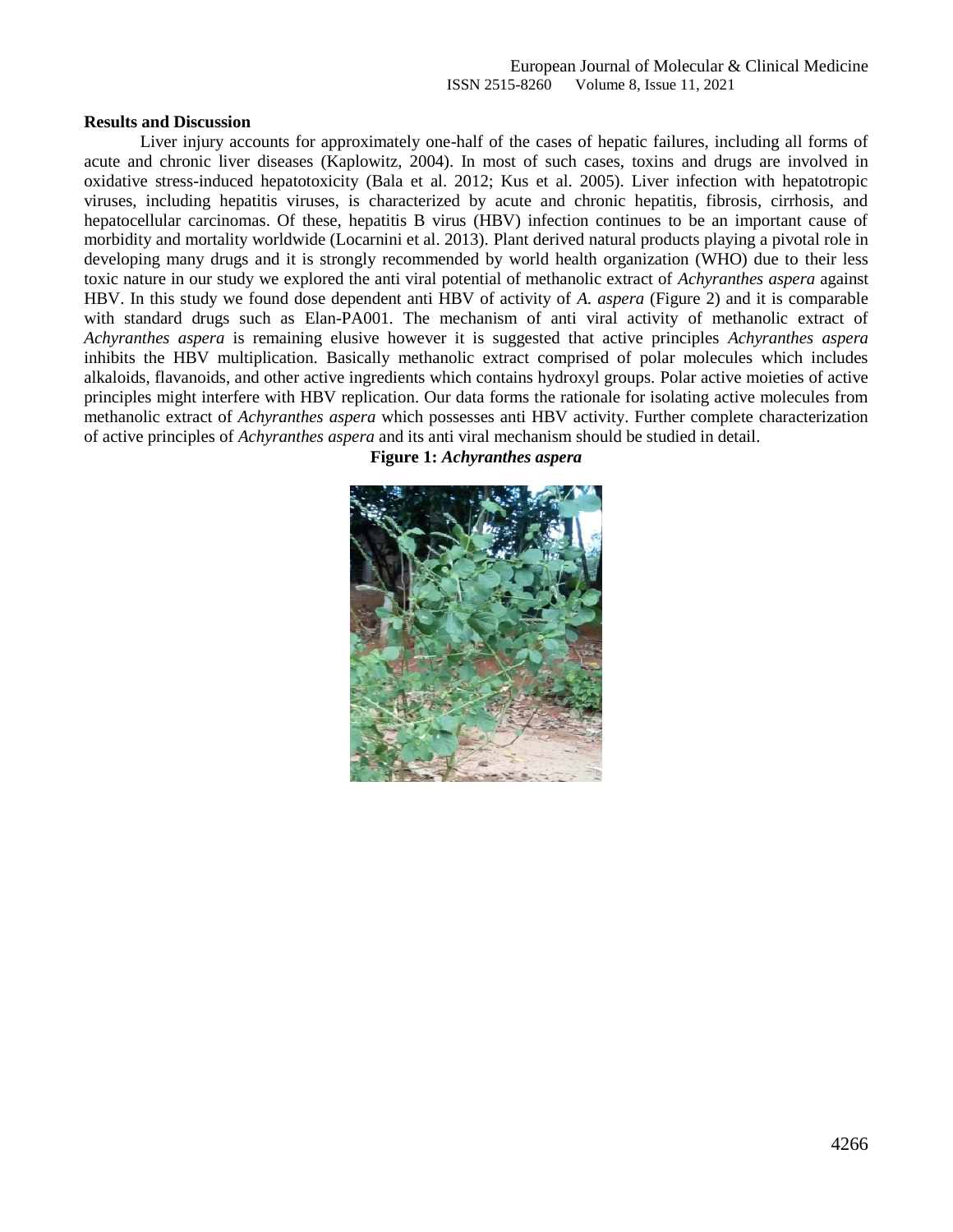

**Figure 2: Anti HBV activity of methanolic extract of** *Achytanthes aspera* **leaves**

NC: Negative control PC: Positive control

## **References**

- 1. Arbuthnot, P., Carmona, S., Ely, A., 2005. Exploiting the RNA interference pathway to counter hepatitis B virus replication. Liver International. 25(1), 9–15.
- 2. Thomas, DL., 2013. Global control of hepatitis C: where challenge meets opportunity. Nature Medicine. 19, 850–858.
- *3.* Mohd Hanafiah, K., Groeger, J., Flaxman, AD., Wiersma, ST.,2013. Global epidemiology of hepatitis C virus infection: new estimates of age-specific antibody to HCV seroprevalence. Hepatology. 57(4), 1333- 42.
- 4. Lacombe,K., Boyd,A., Gozlan, J., Lavocat, F., Girard, PM., Zoulim, F., 2010.Drug-resistant and immune-escape HBV mutants in HIV-infected hosts. Antiviral Therapy. 15 (3), 493–497.
- 5. Alqasoumi, SI., Abdel-Kader, MS., 2008. Screening of traditional Saudi plants for hepatoprotective effect. Planta Medica. 74(9), 1139, 2008.
- 6. Dandagi, PM., Patil, MB., Mastiholimath, VS., Gadad, A., Dhumansure, R., 2008. Development and evaluation of hepatoprotective polyherbal formulation containing some indigenous medicinal plants. Indian Journal of Pharmaceutical Sciences. 70(2), 265–268.
- 7. Kinjo, J., Hitoshi, M., Tsuchihashi, R., Korematsu, Y., Miyakoshi, M., Murakami, T., Niiho, D., Mizutani, K., Tanaka, T., Nonaka, G., Nohara, T., Okawa, M., Okabe, H., 2006. Hepatoprotective constituents in plants 15: protective effects of natural-occurring flavonoids and miscellaneous phenolic